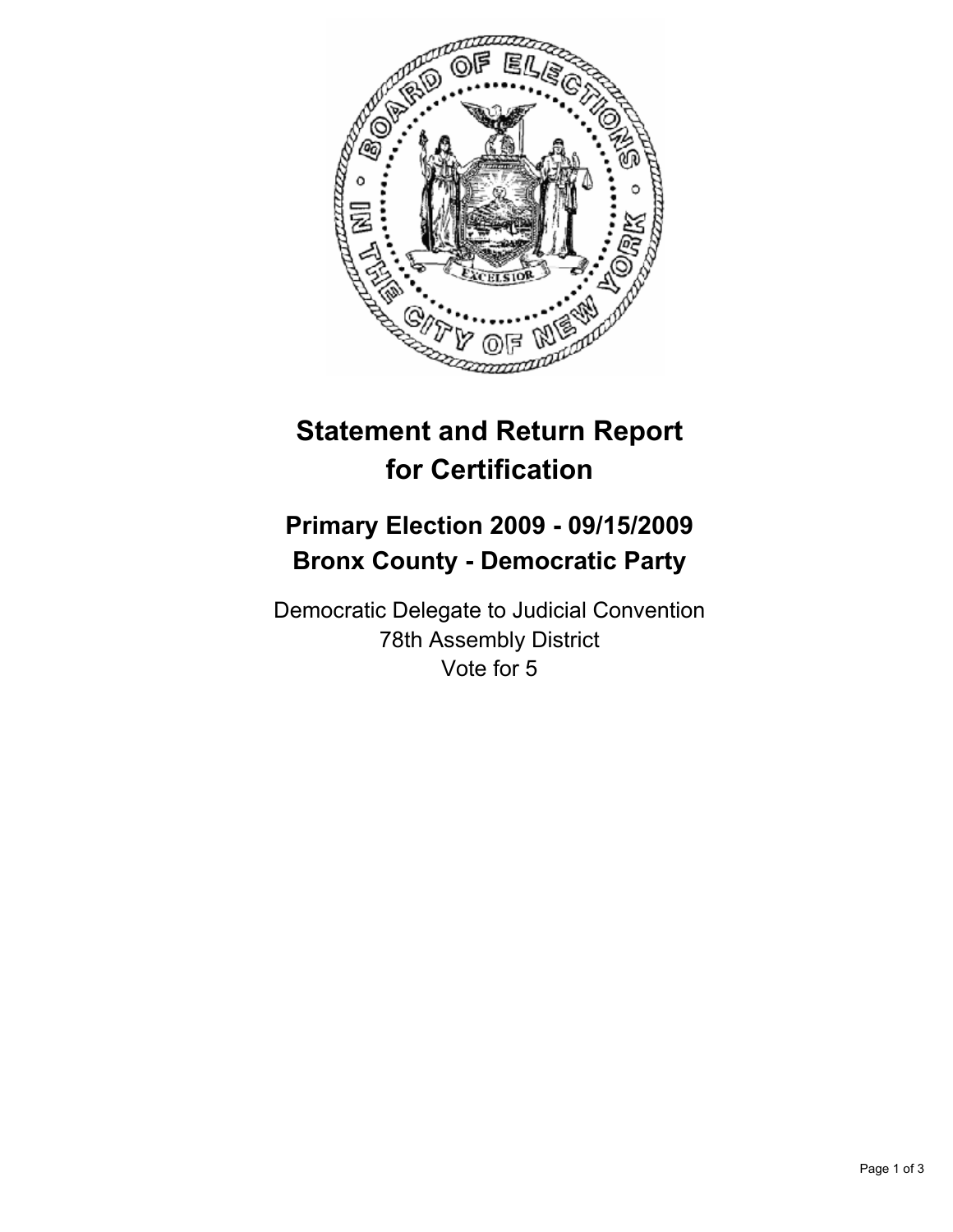

## **Assembly District 78**

| <b>EMERGENCY</b>       | 66    |
|------------------------|-------|
| ABSENTEE/MILITARY      | 99    |
| <b>AFFIDAVIT</b>       | 82    |
| <b>KEVIN COPELIN</b>   | 508   |
| <b>MARIA GONZALEZ</b>  | 799   |
| <b>JOSE A TORRES</b>   | 504   |
| <b>WINSTON ROUSE</b>   | 259   |
| LUANA M G RODRIGUEZ    | 285   |
| <b>JOSE RIVERA</b>     | 1,198 |
| NILDA VELAZQUEZ        | 823   |
| <b>FRANK FORLINI</b>   | 324   |
| RAFAELA PEREZ          | 332   |
| <b>PAM FINLEY</b>      | 397   |
| <b>DANIELLA VARGAS</b> | 740   |
| <b>JOHN ZACARRO</b>    | 378   |
| RICARDO CONCEPCION     | 331   |
| <b>Total Votes</b>     | 6,878 |